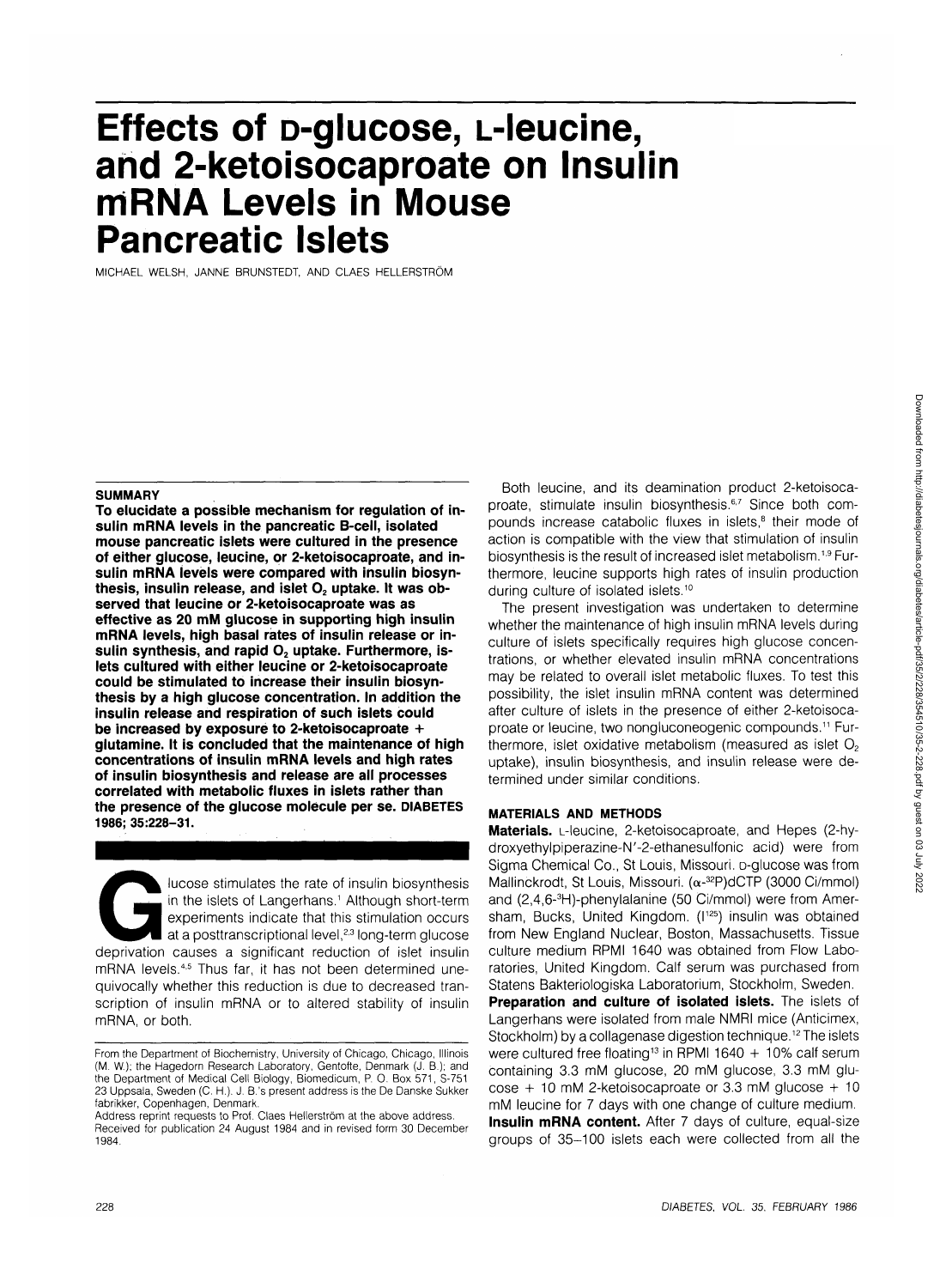TABLE 1

Effects of glucose or 2-ketoisocaproate + glutamine on insulin release from islets cultured under various conditions

|                         | Insulin release (ng/5 islets) |                      |                                              |  |  |
|-------------------------|-------------------------------|----------------------|----------------------------------------------|--|--|
| Culture conditions      | 1.5 mM glucose                | 16.7 mM glucose      | 10 mM 2-ketoisocaproate<br>+ 10 mM glutamine |  |  |
| 3.3 mM glucose          | $5.4 \pm 1.5(7)^{*}$          | $5.1 \pm 1.1(7)$     |                                              |  |  |
| 20 mM glucose           | $17.0 \pm 2.3$ (7)            | $31.9 \pm 1.5$ + (6) |                                              |  |  |
| 3.3 mM glucose $+$      |                               |                      |                                              |  |  |
| 10 mM 2-ketoisocaproate | $14.5 \pm 10.7(7)$            | $19.9 \pm 1.2$ (7)   | $32.7 \pm 2.6$ (7)                           |  |  |
| 3.3 mM glucose $+$      |                               |                      |                                              |  |  |
| 10 mM leucine           | $12.7 \pm 2.9$ (6)            | $16.2 \pm 1.1$ (6)   | $32.0 \pm 3.0 \pm 6$                         |  |  |

Islets cultured under conditions given in the left column were incubated for 1 h in the presence of either 1.5 or 16.7 mM glucose, or 10 mM 2-ketoisocaproate + 10 mM glutamine. Samples were taken for insulin assay.

'Values are means ± SEM for the number of separate islet incubations given in parentheses.

 $FP < 0.001$  when tested against insulin release at 1.5 mM glucose with a two-tailed t-test.

different culture conditions. The islets were sonicated and the RNA was extracted in phenolchloroform, bound to diazobenzyloxymethyl (DBM)-paper squares and hybridized with a nick-translated rat insulin I cDNA probe (pRI-7) as previously described in detail.<sup>4</sup> The insulin mRNA levels are expressed as cpm after subtraction of background hybridization. Northern blot analyses<sup>14</sup> of islet RNA prepared by this method revealed no degradation of insulin mRNA.

**Insulin release.** Groups of approximately equal-size islets from the different culture conditions were incubated in 250 ul of a Krebs-Ringer bicarbonate buffer<sup>15</sup> supplemented with 2 mg/ml bovine serum albumin, 10 mM Hepes (pH 7.4), and the various additions given in Table 1 at 37 $\degree$ C in a 95% O<sub>2</sub>/ 5% CO<sub>2</sub> atmosphere for 1 h. Samples were collected and the insulin concentrations were determined as described before.16

**Insulin biosynthesis.** Ten to twenty cultured islets were incubated for 2 h in 95%  $O_2/5\%$   $CO_2$  at 37°C in Krebs-Ringer Hepes buffer containing the various additions indicated in Table 2 and 50  $\mu$ Ci/ml of (2,4,6-<sup>3</sup>H)phenylalanine. The islets were then washed in nonradioactive buffer, transferred to distilled water (10 islets/100  $\mu$ l), sonicated, and frozen until the incorporation into either insulin or total TCA precipitable protein was determined.17 Determinations of islet DNA were made with a fluorometric method according to Kissane and

Robins.<sup>18</sup> The average islet DNA content was in the range of 21-30 ng/islet and there were no significant differences between the groups.

**Islet oxygen uptake.** After culture, groups of 10 islets were transferred to Cartesian divers and incubated for approximately 1 h at 37°C in ambient air in Krebs-Ringer Hepes buffer (pH 7.4) with equimolar amounts of NaCI substituted for NaHCO<sub>3</sub>. A side drop containing additions as given below was then mixed and islet respiration was followed for an additional hour. The islets were then recovered from the divers and their DNA contents determined as above. A detailed account of the technique has been given before.<sup>19</sup>

Changes in respiratory rates due to the addition of substrates are expressed as a percentage of the initial respiration in the absence of substrate. Rates of respiration remained linear with time for more than 2 h.

**Statistical analyses.** Unless otherwise stated, probabilities (P) of chance differences between groups are calculated according to Student's t-test.

## **RESULTS**

**Insulin mRNA content.** Islets cultured for 7 days in the presence of 3.3 mM glucose displayed markedly lower insulin mRNA content than islets cultured in the presence of 20 mM glucose (Table 3). After culture with either 10 mM 2-ketoiso-

TABLE 2

Effects of glucose on (pro)insulin biosynthesis in islets cultured under various conditions

| Culture conditions                            | PI-I (dpm/islet)                    |                    | TCA (dpm/islet)                      |                    | $PI-I \times 100/TCA$                |                    |
|-----------------------------------------------|-------------------------------------|--------------------|--------------------------------------|--------------------|--------------------------------------|--------------------|
|                                               | $0.0 \text{ }\text{m}$ M<br>glucose | 16.7 mM<br>alucose | $0.0 \text{ }\mathrm{mM}$<br>alucose | 16.7 mM<br>glucose | $0.0 \text{ }\mathrm{mM}$<br>glucose | 16.7 mM<br>glucose |
| 3.3 mM glucose                                | $34 \pm 21$                         | $97 \pm 37$        | $827 \pm 138$                        | $1704 \pm 386^*$   | $3.8 \pm 1.6$                        | $6.0 \pm 1.5$      |
| 20 mM glucose<br>3.3 mM glucose $+$           | $213 \pm 30$                        | $366 \pm 54$ +     | $1654 \pm 151$                       | $2102 \pm 582$     | $13.2 \pm 1.6$                       | $17.3 \pm 1.4$     |
| 10 mM 2-ketoisocaproate<br>3.3 mM glucose $+$ | $176 \pm 50$                        | $362 \pm 26$ t     | $1853 \pm 566$                       | $2222 \pm 320$     | $9.6 \pm 1.0$                        | $19.4 \pm 2.0^*$   |
| 10 mM leucine                                 | $192 \pm 43$                        | $-346 \pm 70$      | 1437 ± 226                           | $1704 \pm 195$     | $13.3 \pm 1.4$                       | $19.5 \pm 1.9^*$   |

Islets cultured for 7 days under conditions given in the left column were incubated in a Krebs-Ringer bicarbonate buffer supplemented with 10 mM Hepes (pH 7.4), 50  $\mu$ Ci/ml (2,4,6-<sup>3</sup>H) phenylalanine in the absence or presence of 16.7 mM glucose for 2 h at 37°C in a 95%  $O_2$ /5% CO<sub>2</sub> atmosphere. The incorporation of radioactivity into (pro)insulin (PI-I) or total protein (TCA) is shown, as well as the percentage of PI-I in total TCA precipitable protein. Means  $\pm$  SEM for 6-7 experiments are given.

 $*P < 0.05$  and  $+P < 0.01$  when tested against the value for no glucose addition with a two-tailed t-test.

 $tP < 0.05$  when tested against the value for no glucose addition with a paired t-test.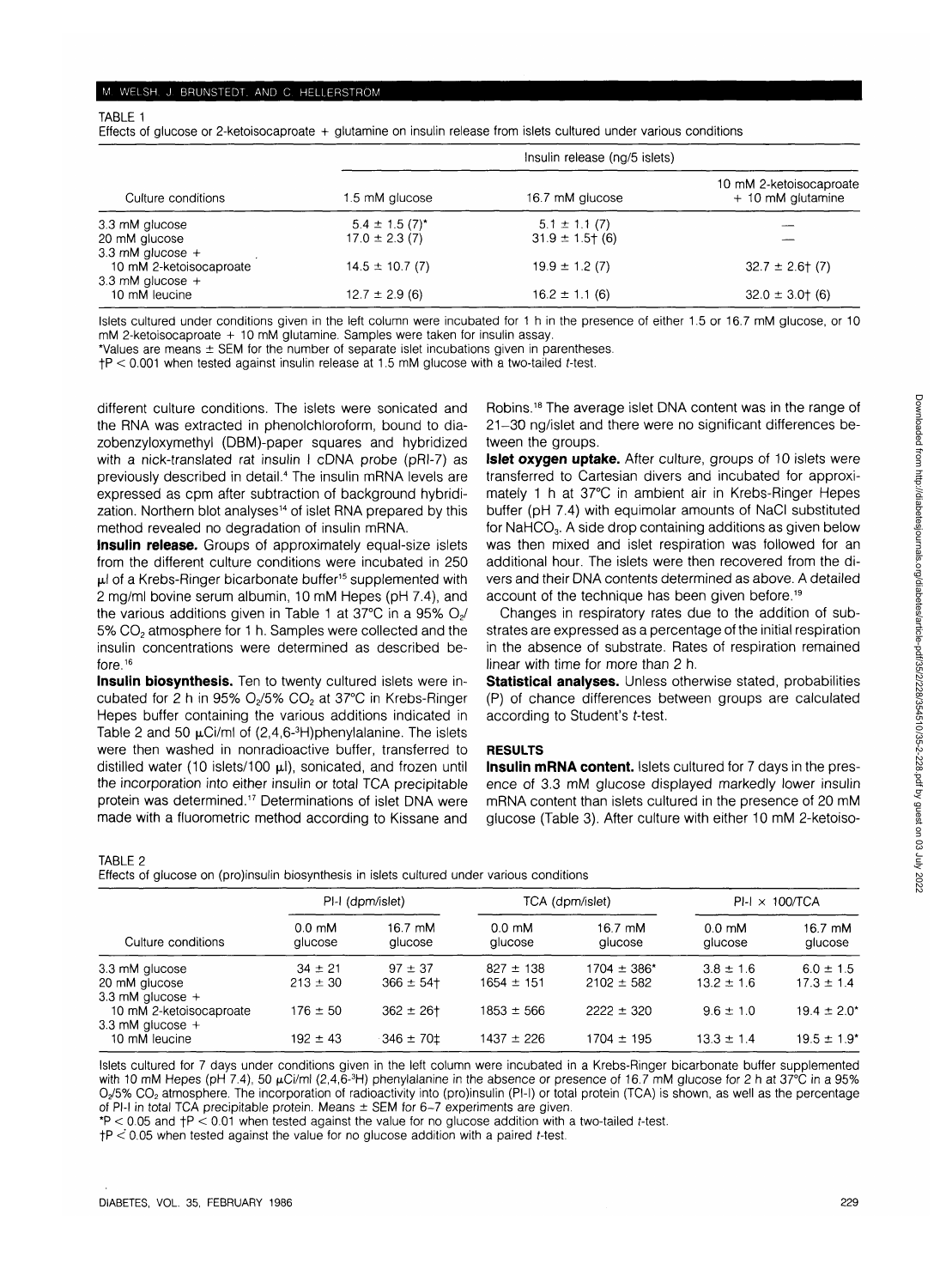| Insulin mRNA content of pancreatic islets exposed in tissue culture to glucose, 2-ketoisocaproate or leucine |                |                |                                               |                                     |  |
|--------------------------------------------------------------------------------------------------------------|----------------|----------------|-----------------------------------------------|-------------------------------------|--|
| Culture conditions                                                                                           | 3.3 mM glucose | 20 mM glucose  | 3.3 mM glucose $+$<br>10 mM 2-ketoisocaproate | 3.3 mM glucose $+$<br>10 mM leucine |  |
| Insulin mRNA<br>(cpm/50 islets)                                                                              | $344 \pm 122$  | $1805 \pm 264$ | $1943 \pm 362$                                | $1492 \pm 326$ *                    |  |

Freshly isolated mouse islets (100-200) were cultured in RPMI and exposed to the various additions for 7 days after which 50 islets were sonicated in a phenolchloroform solution for extraction of RNA. The RNA was bound to DBM paper and then hybridized with a <sup>32</sup>P-labeled insulin cDNA probe. The values are given as means  $\pm$  SEM for 11 separate experiments, each comprising groups of islets cultured at the four different conditions.

\*P < 0.01 and fP < 0.001 versus the insulin mRNA content of islets cultured at 3.3 mM glucose using a two-tailed f-test.

The average background hybridization was 356 cpm. This value has been subtracted from the figures in the table.

caproate or leucine in the presence of 3.3 mM glucose, the insulin mRNA content was maintained at the same levels as in the presence of 20 mM glucose only.

**Insulin release.** Glucose failed to stimulate insulin release from islets cultured at 3.3 mM glucose for 7 days alone or with 2-ketoisocaproate or leucine (Table 1). Conversely, highglucose cultured islets displayed higher rates of insulin release in the presence of 16.7 mM glucose than in its absence. In the islets cultured in the presence of leucine or 2-ketoisocaproate, insulin release was increased when 2-ketoisocaproate + glutamine were added in the short-term incubations. The insulin release at 1.5 mM glucose from islets cultured at 3.3 mM glucose was markedly lower than that from islets cultured under any other condition ( $P < 0.05$ ).

**Insulin biosynthesis.** Rates of insulin biosynthesis were stimulated by 16.7 mM glucose in islets cultured for 7 days in the presence of either 20 mM glucose, 3.3 mM glu- $\csc + 10$  mM 2-ketoisocaproate, or 3.3 mM glucose  $+ 10$ mM leucine (Table 2). Furthermore, the insulin biosynthesis as a percentage of total protein synthesis appeared increased by glucose in islets cultured in the above media although the values attained statistical significance only in the two latter conditions. The islets cultured in 3.3 mM glucose did not respond to glucose with increased rates of insulin biosynthesis ( $P > 0.05$ ), although rates of total protein synthesis were significantly increased (P < 0.05). Moreover, the basal rates of insulin biosynthesis were lower in islets cultured in 3.3 mM glucose than in those cultured with high glucose, 2-ketoisocaproate, or leucine ( $P < 0.05$ ). In islets

## TABLE 4

TABLE 3

Effects of substrates on islet respiration

| cultured in the two latter conditions, the effects of 2-ketoiso- |
|------------------------------------------------------------------|
| caproate + glutamine on insulin biosynthesis were smaller        |
| than those of 16.7 mM glucose (data not shown).                  |

**Islet respiration.** Islets cultured for 7 days in the presence of 3.3 mM glucose alone displayed a lower ( $P < 0.01$ ) basal respiratory rate than those cultured at a similar glucose concentration with either 2-ketoisocaproate or leucine (Table 4). The exposure of islets to high glucose or 2-ketoisocaproate + glutamine after culture at either a low or a high glucose concentration caused an increase in the islet respiratory rate.

# **DISCUSSION**

The present study demonstrates that leucine and 2-ketoisocaproate, which are nongluconeogenic in islets due to lack of islet fructose 1,6-diphosphatase,11 were as effective in maintaining high insulin mRNA levels as was 20 mM glucose. This effect may be mediated via a common metabolic signal that could be a triosephosphate, a citric acid intermediate, or a cofactor such as ATP, GTP, cAMP, or NAD(P)H.<sup>20</sup> The present close agreement between the rate of islet respiration and insulin mRNA levels, indeed, suggests that the coupling between the insulin mRNA content and exogenous substrates is related to the generation of NADH. The data also confirm that insulin biosynthesis is related to the abundance of insulin mRNA present in the islets.

On the basis of the present data it could not be ascertained whether the maintenance of a high insulin mRNA content in

| Culture conditions                            |                      | Islet respiration (nl $O_2/\mu$ g DNA) |                                              |                                 |
|-----------------------------------------------|----------------------|----------------------------------------|----------------------------------------------|---------------------------------|
|                                               | Basal<br>respiration | 16.7 mM<br>glucose                     | 10 mM 2-ketoisocaproate<br>+ 10 mM glutamine | Increment<br>(percent of basal) |
| 3.3 mM glucose                                | $199 \pm 26$         | $310 \pm 30^*$                         |                                              | $57 \pm 6\%$ $\pm$              |
| 20 mM glucose<br>3.3 mM glucose $+$           | $382 \pm 34$         | $554 \pm 53$ *                         |                                              | $48 \pm 15\%$ †                 |
| 10 mM 2-ketoisocaproate<br>3.3 mM glucose $+$ | $432 \pm 51$         |                                        | $860 \pm 140^*$                              | $98 \pm 16\%$ ‡                 |
| 10 mM leucine                                 | $539 \pm 89$         |                                        | $888 \pm 128$ t                              | $98 \pm 34\%$                   |

Islets cultured under conditions given in the left column were placed in Cartesian divers and allowed to respire for approximately 60 min in Krebs-Ringer Hepes buffer only (endogenous respiration) and subsequently in the same buffer containing either glucose or 2-ketoisocaproate + glutamine. The increment in respiration was estimated as a percentage of the endogenous respiratory rate for each individual experiment. Means  $\pm$  SEM for 4 experiments are given.

 $*P < 0.05$  when tested against basal control with a two-tailed t-test.

 $\uparrow$ P < 0.05 and  $\downarrow$ P < 0.01 when tested against basal control with a paired t-test.